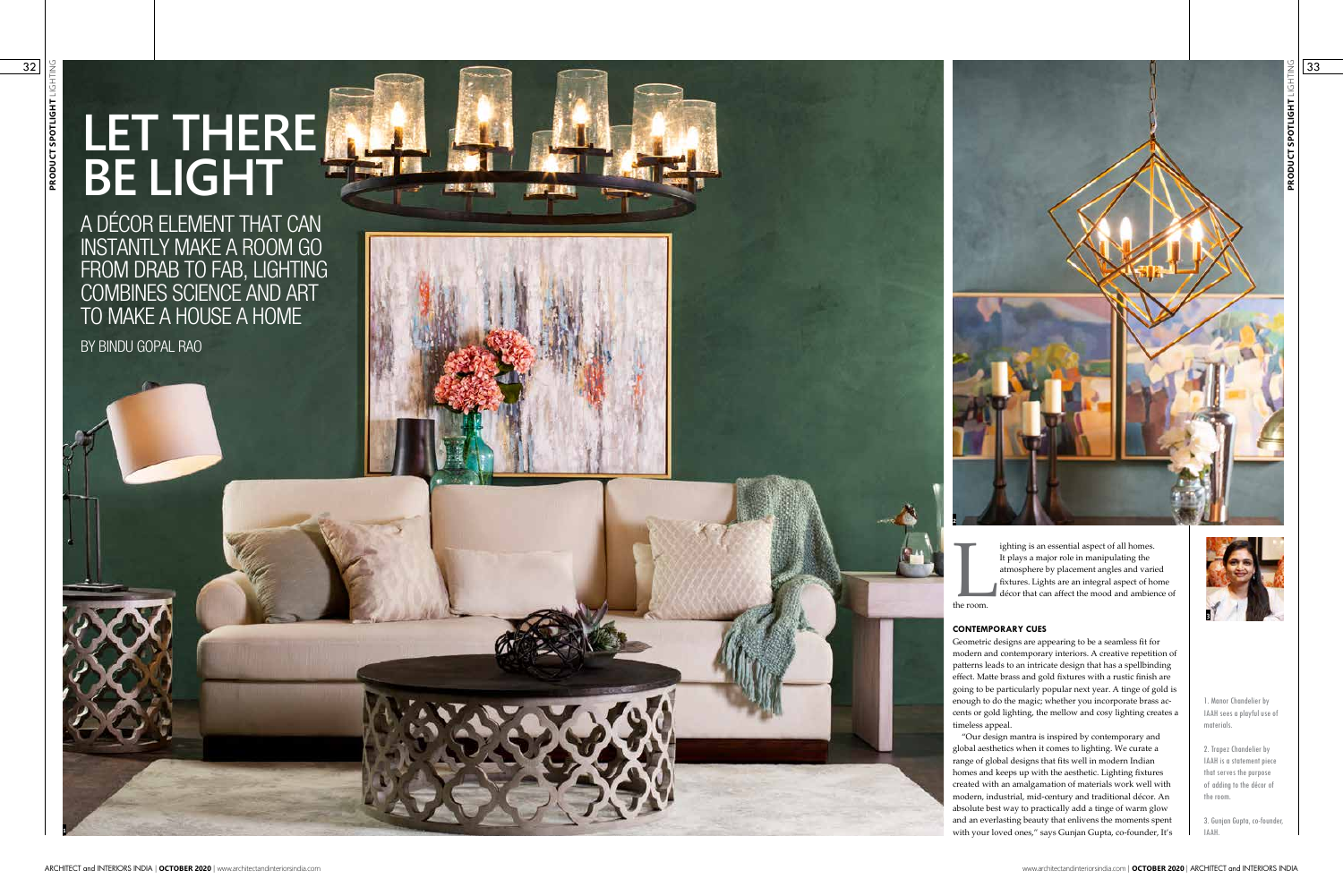Lighting is ever evolving with new trends emerging daily. A popular trend is the play on essential shapes to easily adapt to the surroundings. Another trend is the reflection of natural light synchronised with the lighting design. "We are noticing more structural forms in statement lights that highlight the complexity and orientation to detail in lighting. Lighting, beyond being purely functional, has become a statement piece and an art form," says Rishad Khergamwala, director – developments, MAIA Estates.

The growing trend of minimalism will show through portable wireless lights that can be seen in the form of landscape lights for balconies and gardens, whereas, in interiors, as portable lighting. Floor lamps with tripod legs, or an unexpected angle, grew in popularity last year and are expected to increase in the years to come. Architectural floor lamps command attention and enhance the style of every room, and since lighting is becoming more decorative, architectural fixtures and lamps can be the statement pieces in your room's overall design.

### **LIGHT MIX**

The kind of lighting required completely depends on the type of project and the mood one is trying to create. Fixtures like chandeliers and wall lights are classically used to aesthetically enhance the space. If chosen thoughtfully, one can incorporate a plethora of lighting in the home that can surely serve a purpose. Broadly categorised into ambient lighting, task lighting, and indirect lighting, you can combine and create effective lighting.

Ambient lighting is the key foundation of illumination in any room. "It helps you create a mood for certain rooms and adds depth in any space. It induces a sheer glow of warmth and affinity and transforms those bleak spaces of your home

> into exotic ones. By using basic light fixtures like chandelier and pendant lights, one can achieve an excellent lighting plan, a playful use of textures, varied heights and sizes can create an everlasting ambience that gives your space a sleek and classy look," says Gupta.







Task lighting is curated with a vision to help you perform specific goals – studying, reading or applying makeup. By nature, these lights have stronger wattage that provides a sharp contrast and a concentrated lighting channelised in a specific direction. The human body behaves differently to the changing lighting intensity and the colour temperature. Daylight encourages interest or enthusiasm in us and influences our mood.

"Brands have lighting solutions that integrate different moods and the task people are performing, and integrating the Human Centric Lighting (HCL) approach as part of the solution. HCL products are equipped with technology that controls variable colour temperature and light intensity, thereby creating the desired ambience and scene compatible with the body clock," says Jayanth Jain, MD and CEO, GM Modular.

## **TECH TALK**

The recent advancement in LED technology has revolutionised interior lighting with its flexibility and energy efficiency. Modern light fixtures are not only functional, but are also

a part of the overall design. With minimalism in mind, light fixtures are preferred with clean forms. Automation technology adds another layer of luxury in the lighting space. It allows the user to control lights and other electronics with a simple tap or even with their voice.

"Lights can be used as a décor element on multiple occasions. A tabletop light fixture can be used to illuminate a relatively dark corner or to highlight a piece of furniture, and recessed lighting can be used to create a soft sheen and enhance the elegance of the space. Lights can also be used to draw attention to other décor elements such as sculptures and framed art. Today, the sky's the limit with decorative lighting. It all depends on what kind of space it is used in and what is the mood being created," says Hardesh Chawla, founder, Essentia Environments.

Technology applied to lighting is evolving to support the environment. "In the lighting sector, the growing inclination for natural ones and the attention to sustainability, are a design challenge. I see more and more lamps designed with shapes and technologies that aim at a controlled consumption of light, that we could say is 'on demand', through sensors that emit the light source only when needed," says Eleonore Cavalli, art director, Visionnaire.

### **DESIGNS ON DÉCOR**

While designing a home, it is imperative to keep in mind





4. The lights in this powder room by MAIA Estates seek to add a touch of class with utility.

5. Rishad Khergamwala, director – developments, MAIA Estates.

6. Jayanth Jain, MD and CEO, GM Modular.

7. Occhio is a luxury lighting brand from Germany and this is the flagship Occhio Store by GM in the heart of Mumbai.

8. A striking chandelier running the length of the living area at the Berry Residence project by Essentia Environments in Gurugram.

9. Hardesh Chawla, founder, Essentia Environments.